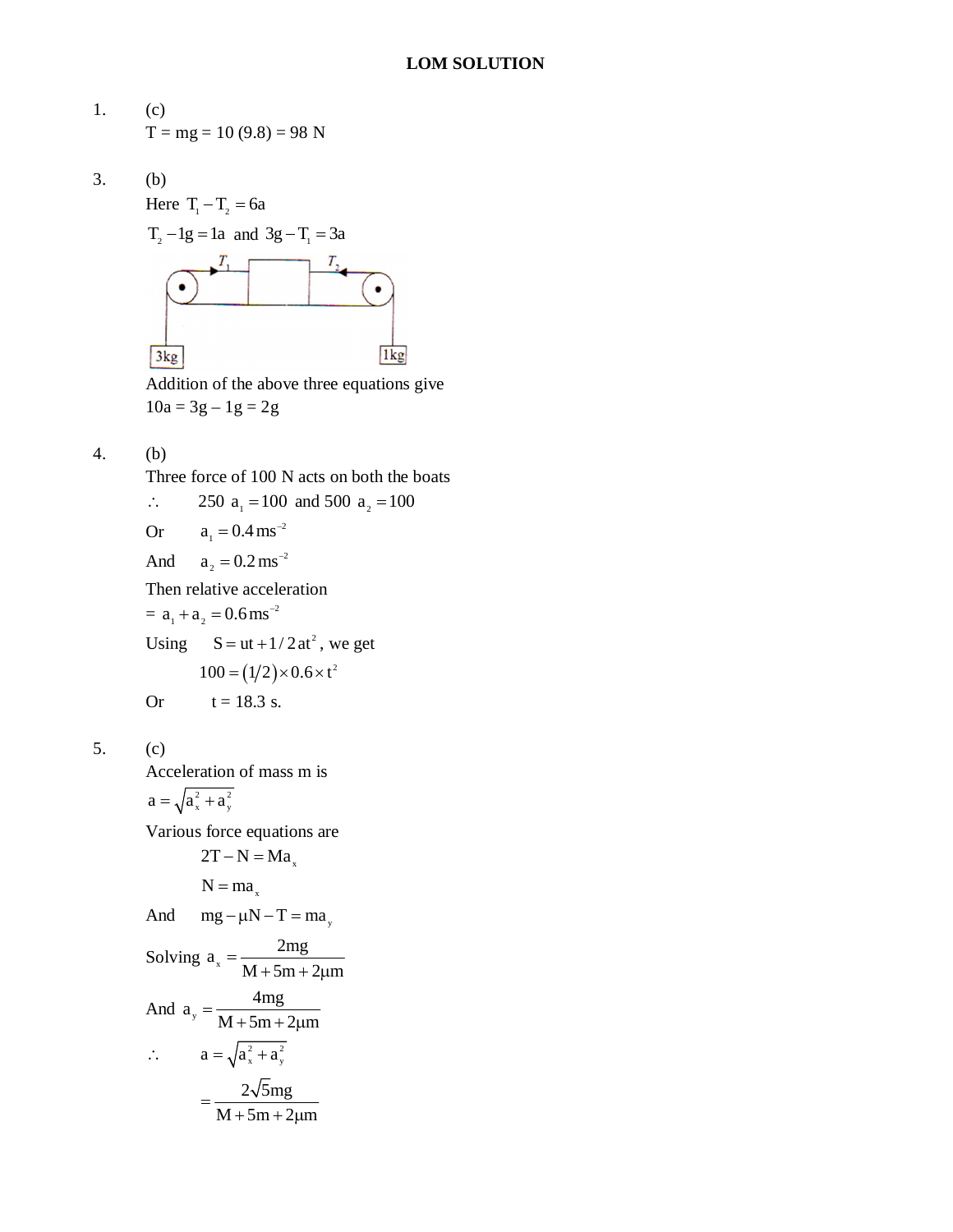6. (b)

For equilibrium

$$
T = m_1 a \qquad \qquad \dots (i)
$$
  
And 
$$
T = m_2 g + \mu m_2 a \qquad \qquad \dots (ii)
$$
  
From (i) and (ii)  

$$
m_1 a = m_2 g + \mu m_2 a
$$

2

Or 
$$
\mu = \frac{m_1 a - m_2 g}{m_2 a}
$$
  

$$
= \frac{m_1 \left(\frac{g}{7}\right) - m_2 g}{m_2 \left(\frac{g}{7}\right)} = \frac{m_1 - 7m_2}{m_2}
$$

7. (a)

3 Here T T 1 2 cos 30 <sup>2</sup> T 2 2 i.e., 2 1 T T 3 <sup>T</sup> Mg T sin 30 also <sup>0</sup> <sup>2</sup> 2 2 i.e., T T 1 1 <sup>2</sup> Mg 3 3 2 i.e., T 3 Mg <sup>1</sup>

8. (a)

9. (b)

(b)  
Impulse = Ft = change in momentum  
= mv-(-mv)  
= 2mv = 
$$
2 \times 0.01 \times 5
$$
  
= 0.1  
 $\therefore$  F =  $\frac{0.1}{0.01}$  = 10 N

10. (a)  
\n
$$
f_{\text{max}} \text{ for } A = \mu_1 \left( \text{mg } \cos 45^\circ \right)
$$
\n
$$
= \frac{2}{3} \frac{\text{mg}}{\sqrt{2}} = \frac{\sqrt{2}}{3} \text{mg}
$$